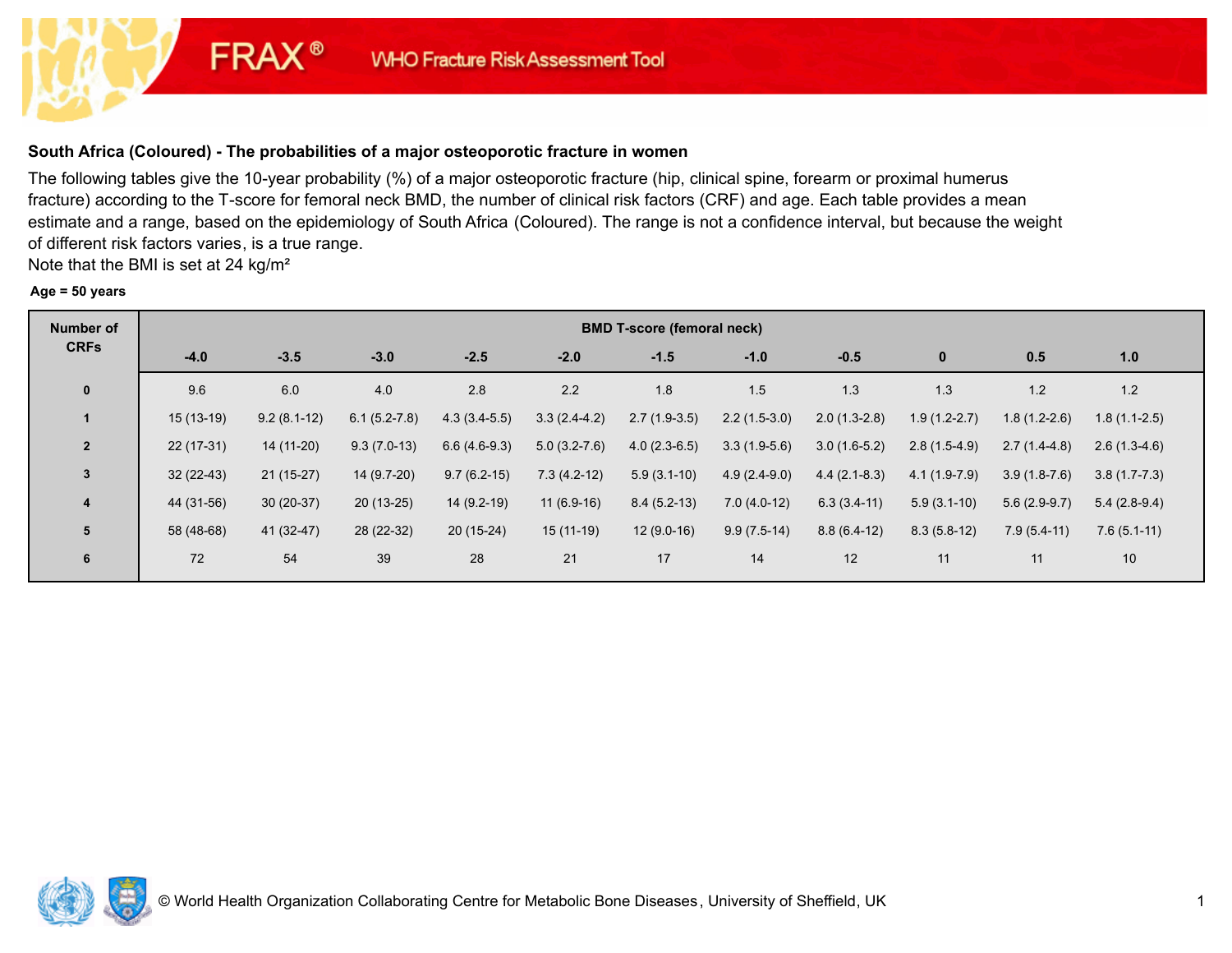|  |  | Age = $55$ years |
|--|--|------------------|
|--|--|------------------|

**FRAX®** 

| Number of      | <b>BMD T-score (femoral neck)</b> |             |                |                |                |                |                |                |                |                |                |  |
|----------------|-----------------------------------|-------------|----------------|----------------|----------------|----------------|----------------|----------------|----------------|----------------|----------------|--|
| <b>CRFs</b>    | $-4.0$                            | $-3.5$      | $-3.0$         | $-2.5$         | $-2.0$         | $-1.5$         | $-1.0$         | $-0.5$         | $\bf{0}$       | 0.5            | 1.0            |  |
| $\mathbf 0$    | 11                                | 7.6         | 5.3            | 3.9            | 3.1            | 2.5            | 2.1            | 1.9            | 1.8            | 1.7            | 1.6            |  |
|                | $17(15-21)$                       | $12(10-14)$ | $8.1(6.7-9.8)$ | $5.9(4.7-7.2)$ | $4.6(3.4-5.8)$ | $3.7(2.6-4.9)$ | $3.1(2.1-4.2)$ | $2.9(1.9-3.9)$ | $2.7(1.7-3.7)$ | $2.5(1.6-3.5)$ | $2.4(1.5-3.4)$ |  |
| $\overline{2}$ | $25(20-34)$                       | $17(14-23)$ | $12(9.1-16)$   | $8.8(6.2-12)$  | $6.8(4.4-10)$  | $5.5(3.3-8.8)$ | $4.6(2.6-7.6)$ | $4.2(2.3-7.1)$ | $3.9(2.1-6.7)$ | $3.7(1.9-6.3)$ | $3.5(1.8-6.0)$ |  |
| $\mathbf{3}$   | $35(27-45)$                       | 24 (18-32)  | $17(12-25)$    | $13(8.3-20)$   | $9.9(5.9-16)$  | $8.0(4.4-14)$  | $6.7(3.4-12)$  | $6.1(3.0-11)$  | $5.6(2.7-11)$  | $5.3(2.5-10)$  | $5.0(2.3-9.6)$ |  |
| $\overline{4}$ | 48 (35-57)                        | $34(24-40)$ | 25 (17-31)     | 18 (12-25)     | 14 (9.6-21)    | $11(7.2-18)$   | $9.4(5.6-15)$  | $8.6(4.8-14)$  | $8.0(4.3-13)$  | $7.5(4.0-13)$  | $7.1(3.7-12)$  |  |
| 5              | 61 (53-69)                        | 46 (38-51)  | $34(27-38)$    | 25 (20-31)     | $20(15-25)$    | $16(12-21)$    | $13(10-18)$    | $12(8.7-17)$   | $11(7.8-16)$   | $10(7.2-15)$   | $9.9(6.7-14)$  |  |
| 6              | 74                                | 59          | 45             | 34             | 27             | 22             | 18             | 16             | 15             | 14             | 14             |  |

### **Age = 60 years**

| Number of               | <b>BMD T-score (femoral neck)</b> |             |                |                |                |                |                |                |                |                |                |  |
|-------------------------|-----------------------------------|-------------|----------------|----------------|----------------|----------------|----------------|----------------|----------------|----------------|----------------|--|
| <b>CRFs</b>             | $-4.0$                            | $-3.5$      | $-3.0$         | $-2.5$         | $-2.0$         | $-1.5$         | $-1.0$         | $-0.5$         | $\bf{0}$       | 0.5            | 1.0            |  |
| $\mathbf 0$             | 14                                | 9.4         | 6.7            | 5.0            | 3.9            | 3.1            | 2.7            | 2.4            | 2.2            | 2.1            | 1.9            |  |
| $\mathbf 1$             | $20(18-23)$                       | $14(12-16)$ | $10.0(8.3-12)$ | $7.5(5.9-8.8)$ | $5.8(4.3-7.2)$ | $4.7(3.3-6.1)$ | $4.0(2.7-5.3)$ | $3.6(2.4-4.9)$ | $3.3(2.2-4.6)$ | $3.1(2.0-4.3)$ | $2.9(1.8-4.1)$ |  |
| $\overline{2}$          | 28 (24-36)                        | 20 (17-26)  | $15(11-19)$    | $11(7.8-15)$   | $8.5(5.6-12)$  | $6.8(4.2-10)$  | $5.8(3.4-9.2)$ | $5.2(2.9-8.6)$ | $4.8(2.6-8.0)$ | $4.4(2.4-7.5)$ | $4.2(2.2-7.0)$ |  |
| 3                       | $39(31-47)$                       | 28 (22-36)  | $21(15-29)$    | 16 (10-23)     | $12(7.4-19)$   | $9.7(5.5-16)$  | $8.3(4.4-14)$  | $7.5(3.8-13)$  | $6.8(3.4-13)$  | $6.4(3.1-12)$  | $5.9(2.8-11)$  |  |
| $\overline{\mathbf{4}}$ | 51 (40-59)                        | 38 (29-45)  | $29(21-36)$    | $22(16-30)$    | 17 (12-25)     | $14(9.0-21)$   | $12(7.2-18)$   | $10(6.1-17)$   | $9.6(5.4-16)$  | $8.9(4.9-15)$  | $8.3(4.5-14)$  |  |
| 5                       | 64 (57-69)                        | $50(43-54)$ | 38 (32-44)     | 29 (24-36)     | 23 (19-29)     | $19(15-25)$    | 16 (12-22)     | 14 (11-20)     | $13(9.4-19)$   | $12(8.5-17)$   | $11(7.8-16)$   |  |
| 6                       | 75                                | 62          | 49             | 39             | 31             | 25             | 22             | 19             | 18             | 17             | 16             |  |

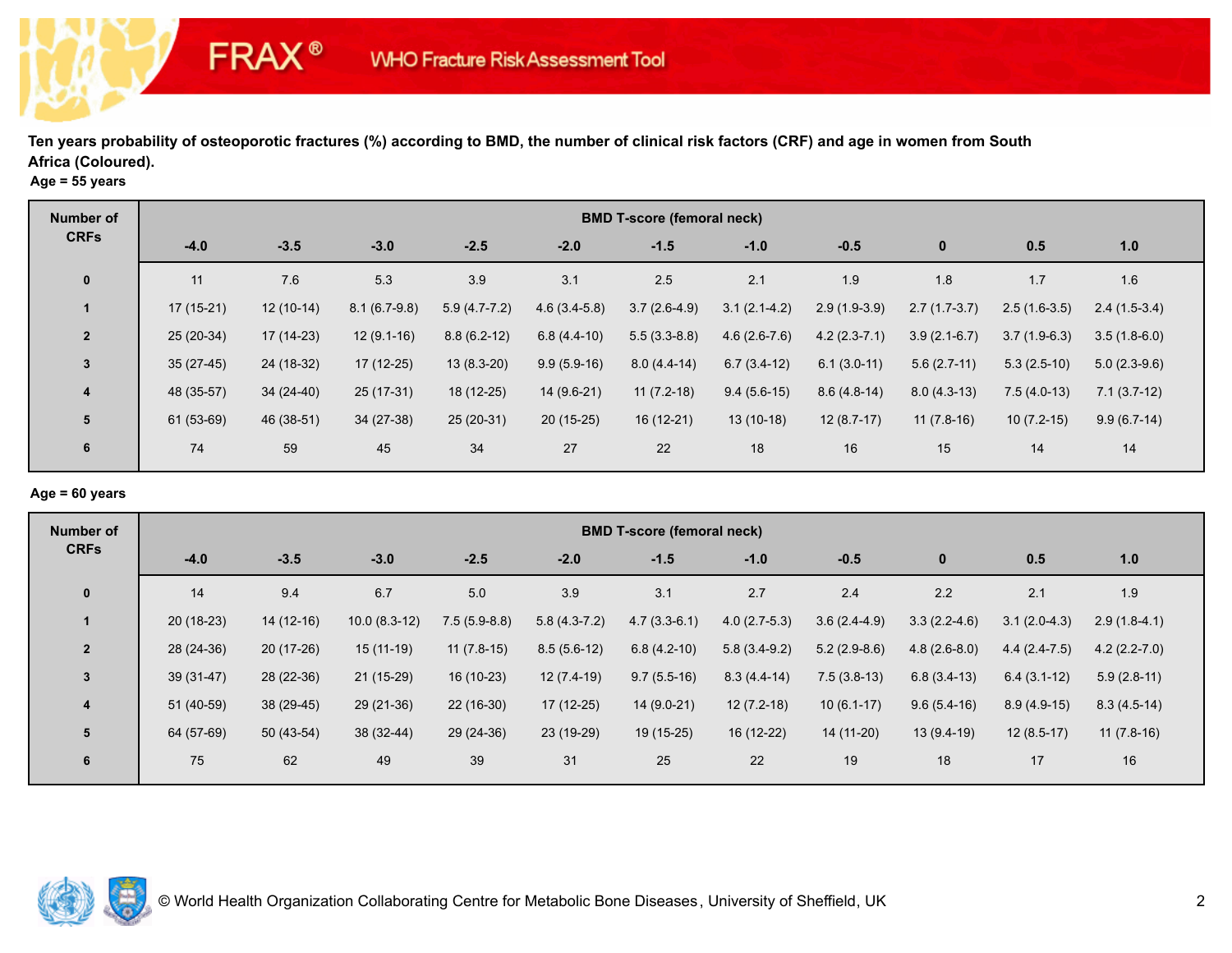|  |  | Age = $65$ years |
|--|--|------------------|
|--|--|------------------|

**FRAX®** 

| Number of      | <b>BMD T-score (femoral neck)</b> |             |              |                |                |                |                |                |                |                |                  |  |
|----------------|-----------------------------------|-------------|--------------|----------------|----------------|----------------|----------------|----------------|----------------|----------------|------------------|--|
| <b>CRFs</b>    | $-4.0$                            | $-3.5$      | $-3.0$       | $-2.5$         | $-2.0$         | $-1.5$         | $-1.0$         | $-0.5$         | $\mathbf 0$    | 0.5            | 1.0              |  |
| $\mathbf 0$    | 15                                | 10          | 7.6          | 5.7            | 4.4            | 3.5            | 3.0            | 2.7            | 2.4            | 2.2            | 2.0              |  |
|                | $21(20-24)$                       | $15(13-17)$ | $11(9.3-12)$ | $8.3(6.6-9.8)$ | $6.4(4.9-7.9)$ | $5.1(3.7-6.6)$ | $4.4(3.1-5.9)$ | $3.9(2.7-5.4)$ | $3.5(2.3-4.9)$ | $3.2(2.1-4.5)$ | $3.0(1.9-4.2)$   |  |
| $\overline{2}$ | $30(25-37)$                       | $22(18-27)$ | 16 (12-20)   | $12(8.8-16)$   | $9.2(6.3-13)$  | $7.3(4.7-11)$  | $6.3(3.8-9.8)$ | $5.6(3.3-9.0)$ | $5.1(2.8-8.3)$ | $4.6(2.5-7.6)$ | $4.3(2.3 - 7.1)$ |  |
| $\mathbf{3}$   | 40 (32-47)                        | $30(24-38)$ | 22 (17-30)   | $17(12-25)$    | 13 (8.4-20)    | $10(6.2-17)$   | $9.0(5.1-15)$  | $8.0(4.3-14)$  | $7.2(3.7-13)$  | $6.6(3.3-12)$  | $6.0(3.0-11)$    |  |
| $\overline{4}$ | $51(42-57)$                       | 40 (31-47)  | $30(23-38)$  | $23(17-31)$    | 18 (13-26)     | 14 (10-22)     | $12(8.1-19)$   | $11(6.8-18)$   | $10(5.9-16)$   | $9.2(5.2-15)$  | $8.4(4.7-14)$    |  |
| $5\phantom{1}$ | 63 (58-67)                        | $51(45-56)$ | 40 (35-45)   | $31(27-37)$    | $24(21-31)$    | $20(16-26)$    | $17(13-23)$    | $15(11-21)$    | 14 (9.8-19)    | $13(8.7-18)$   | $12(7.9-16)$     |  |
| $6\phantom{1}$ | 73                                | 62          | 50           | 40             | 32             | 26             | 23             | 20             | 18             | 17             | 15               |  |

# **Age = 70 years**

| <b>Number of</b>        | <b>BMD T-score (femoral neck)</b> |             |              |               |                |                |                |                |                |                |                |  |
|-------------------------|-----------------------------------|-------------|--------------|---------------|----------------|----------------|----------------|----------------|----------------|----------------|----------------|--|
| <b>CRFs</b>             | $-4.0$                            | $-3.5$      | $-3.0$       | $-2.5$        | $-2.0$         | $-1.5$         | $-1.0$         | $-0.5$         | $\bf{0}$       | 0.5            | 1.0            |  |
| $\mathbf{0}$            | 15                                | 11          | 8.2          | $6.2\,$       | 4.8            | 3.9            | 3.3            | 2.9            | 2.6            | 2.3            | 2.1            |  |
|                         | $22(20-27)$                       | 16 (14-19)  | $12(9.8-14)$ | $8.9(7.1-11)$ | $6.8(5.3-8.1)$ | $5.5(4.1-6.4)$ | $4.7(3.4-5.4)$ | $4.0(2.9-4.8)$ | $3.6(2.5-4.2)$ | $3.2(2.2-3.8)$ | $2.9(2.0-3.5)$ |  |
| $\overline{2}$          | $32(26-40)$                       | $23(18-30)$ | $17(13-22)$  | $13(9.5-17)$  | $9.7(6.9-13)$  | $7.7(5.3-10)$  | $6.5(4.3-8.7)$ | $5.6(3.6-7.6)$ | $4.9(3.1-6.7)$ | $4.4(2.7-6.0)$ | $3.9(2.4-5.4)$ |  |
| $\mathbf{3}$            | 44 (35-54)                        | $33(25-43)$ | 25 (18-33)   | 18 (13-25)    | 14 (9.2-20)    | $11(7.0-16)$   | $9.0(5.7-14)$  | $7.7(4.7-12)$  | $6.7(4.0-10)$  | $5.9(3.5-9.4)$ | $5.3(3.1-8.5)$ |  |
| $\overline{\mathbf{4}}$ | 57 (48-65)                        | 45 (36-53)  | 34 (26-42)   | 26 (19-32)    | 19 (14-25)     | $15(11-21)$    | $12(9.0-18)$   | $10(7.5-15)$   | $9.1(6.3-13)$  | $8.0(5.5-12)$  | $7.1(4.9-11)$  |  |
| 5                       | 70 (63-74)                        | 58 (50-63)  | 46 (39-51)   | $35(29-40)$   | $27(22-32)$    | $21(17-25)$    | $17(14-21)$    | $14(12-18)$    | $12(10-16)$    | $11(8.9-14)$   | $9.4(7.8-13)$  |  |
| 6                       | 79                                | 70          | 59           | 47            | 36             | 28             | 23             | 19             | 16             | 14             | 12             |  |

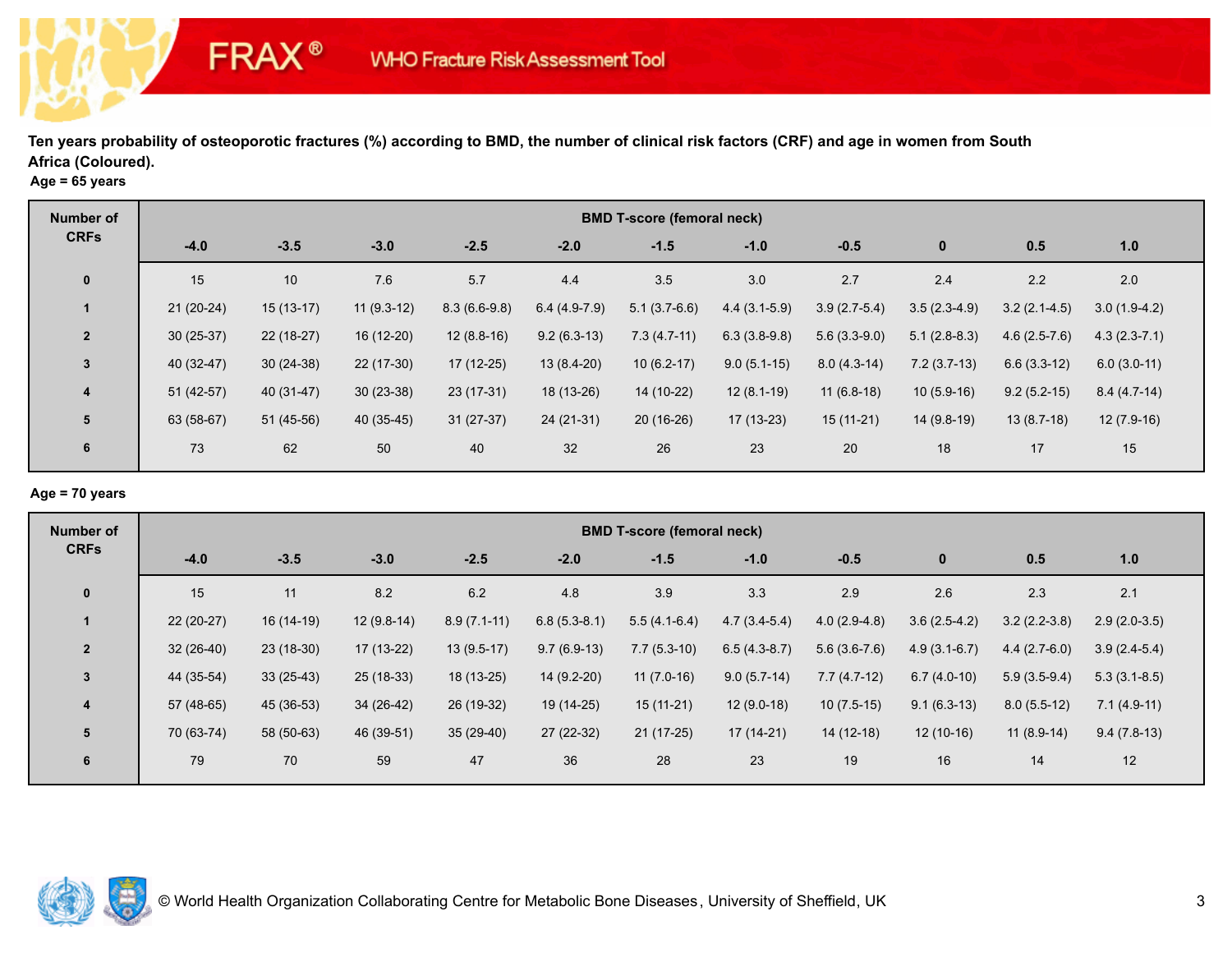|  |  |  | Age = $75$ years |
|--|--|--|------------------|
|--|--|--|------------------|

**FRAX®** 

| Number of      | <b>BMD T-score (femoral neck)</b> |             |             |              |               |                |                |                |                |                |                |  |
|----------------|-----------------------------------|-------------|-------------|--------------|---------------|----------------|----------------|----------------|----------------|----------------|----------------|--|
| <b>CRFs</b>    | $-4.0$                            | $-3.5$      | $-3.0$      | $-2.5$       | $-2.0$        | $-1.5$         | $-1.0$         | $-0.5$         | $\mathbf 0$    | 0.5            | 1.0            |  |
| $\mathbf 0$    | 16                                | 12          | 9.0         | 6.9          | 5.3           | 4.4            | 3.8            | 3.3            | 2.9            | 2.6            | 2.3            |  |
| $\mathbf 1$    | 24 (19-38)                        | 18 (14-28)  | 14 (10-20)  | $10(7.7-15)$ | $7.8(5.8-11)$ | $6.3(4.7-8.1)$ | $5.3(3.9-6.4)$ | $4.5(3.3-5.2)$ | $3.9(2.8-4.6)$ | $3.4(2.4-4.0)$ | $3.0(2.2-3.6)$ |  |
| $\overline{2}$ | $36(26-53)$                       | 27 (19-42)  | $20(14-31)$ | 15 (10-23)   | $11(7.6-17)$  | $9.1(6.0-13)$  | $7.4(4.9-10)$  | $6.2(4.1-8.2)$ | $5.2(3.5-7.1)$ | $4.5(3.0-6.3)$ | $3.9(2.6-5.6)$ |  |
| 3              | $50(34-64)$                       | $39(25-53)$ | $30(19-42)$ | 23 (14-32)   | 17 (10-24)    | $13(8.0-19)$   | $11(6.5-15)$   | $8.6(5.4-12)$  | $7.2(4.5-10)$  | $6.0(3.9-8.6)$ | $5.2(3.4-7.3)$ |  |
| $\overline{4}$ | 63 (44-74)                        | $53(34-64)$ | 42 (26-52)  | $33(20-41)$  | 24 (15-31)    | 19 (12-25)     | $15(9.8-20)$   | $12(8.2-16)$   | $9.8(7.0-13)$  | $8.2(6.0-11)$  | $6.9(5.2-9.5)$ |  |
| $5\phantom{1}$ | 75 (58-80)                        | 66 (47-73)  | 56 (37-62)  | 45 (29-51)   | $35(22-40)$   | 27 (18-32)     | $21(15-25)$    | 17 (13-20)     | $14(11-17)$    | $11(9.3-14)$   | $9.2(7.9-12)$  |  |
| 6              | 83                                | 77          | 70          | 59           | 48            | 38             | 30             | 24             | 19             | 15             | 12             |  |

# **Age = 80 years**

| Number of      | <b>BMD T-score (femoral neck)</b> |             |             |              |               |                |                |                |                |                |                |  |
|----------------|-----------------------------------|-------------|-------------|--------------|---------------|----------------|----------------|----------------|----------------|----------------|----------------|--|
| <b>CRFs</b>    | $-4.0$                            | $-3.5$      | $-3.0$      | $-2.5$       | $-2.0$        | $-1.5$         | $-1.0$         | $-0.5$         | $\bf{0}$       | 0.5            | 1.0            |  |
| $\mathbf 0$    | 16                                | 12          | 9.6         | 7.4          | 5.8           | 4.9            | 4.2            | 3.6            | 3.1            | 2.7            | 2.3            |  |
|                | 24 (19-38)                        | 19 (14-29)  | 14 (11-22)  | $11(8.2-16)$ | $8.5(6.3-12)$ | $7.0(5.2-9.4)$ | $5.8(4.3-7.4)$ | $4.9(3.6-5.9)$ | $4.1(3.0-4.8)$ | $3.6(2.6-4.1)$ | $3.1(2.2-3.6)$ |  |
| $\overline{2}$ | $35(25-51)$                       | $27(19-41)$ | $21(14-32)$ | 16 (11-24)   | $12(8.3-19)$  | $10(6.7-15)$   | $8.2(5.5-12)$  | $6.8(4.5-9.4)$ | $5.7(3.8-7.6)$ | $4.8(3.2-6.2)$ | $4.1(2.7-5.5)$ |  |
| 3              | 47 (32-62)                        | 38 (25-52)  | $30(19-42)$ | $23(14-32)$  | 18 (11-25)    | 14 (8.9-20)    | $12(7.2-16)$   | $9.5(6.0-13)$  | $7.8(5.0-11)$  | $6.5(4.2-9.0)$ | $5.5(3.6-7.6)$ |  |
| 4              | 59 (41-70)                        | $50(33-61)$ | $41(25-51)$ | $33(20-41)$  | 26 (15-32)    | $21(13-26)$    | $17(10-21)$    | $13(8.7-17)$   | $11(7.3-14)$   | $8.9(6.2-12)$  | $7.4(5.3-9.9)$ |  |
| 5              | 70 (53-76)                        | 63 (44-69)  | 54 (36-60)  | 44 (28-50)   | $36(23-41)$   | 29 (19-34)     | $23(16-27)$    | 19 (13-22)     | $15(11-18)$    | $12(9.4-15)$   | $10.0(8.1-12)$ |  |
| 6              | 78                                | 73          | 66          | 57           | 48            | 40             | 32             | 26             | 21             | 17             | 14             |  |